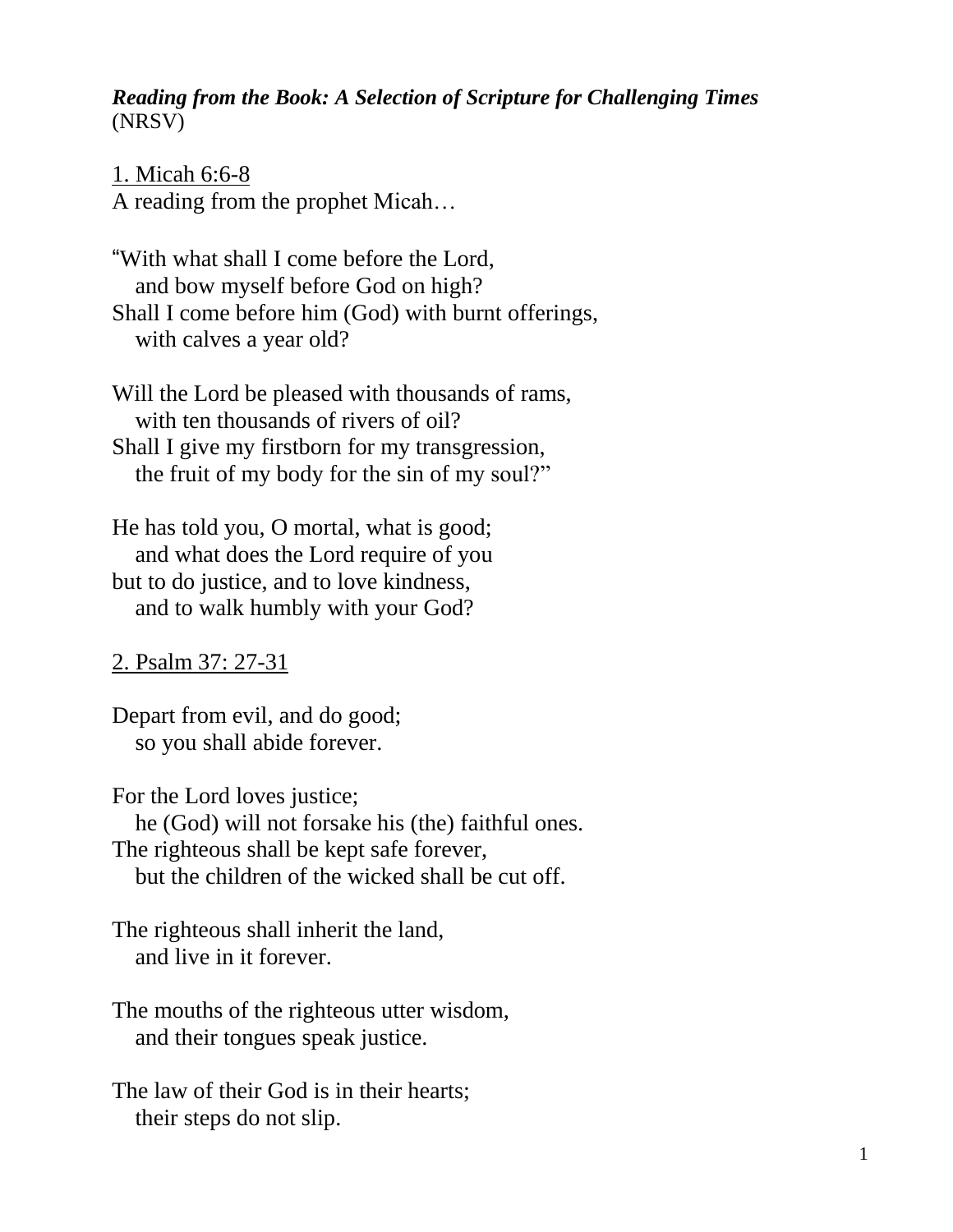#### 3. Isaiah 40:27-31

Why do you say, O Jacob, and speak, O Israel,

"My way is hidden from the Lord, and my right is disregarded by my God"?

Have you not known? Have you not heard? The Lord is the everlasting God, the Creator of the ends of the earth. He (God) does not faint or grow weary;

his (God's) understanding is unsearchable.

He (God) gives power to the faint, and strengthens the powerless.

Even youths will faint and be weary, and the young will fall exhausted;

but those who wait for the Lord shall renew their strength, they shall mount up with wings like eagles, they shall run and not be weary, they shall walk and not faint.

#### 4. Isaiah 30:18-21

Therefore the Lord waits to be gracious to you; therefore he will rise up to show mercy to you. For the Lord is a God of justice: blessed are all those who wait for him.

Truly, O people in Zion, inhabitants of Jerusalem, you shall weep no more. He (God) will surely be gracious to you at the sound of your cry; when he (God) hears it, he (God) will answer you. Though the Lord may give you the bread of adversity and the water of affliction, yet your Teacher will not hide himself any more, but your eyes shall see your Teacher. And when you turn to the right or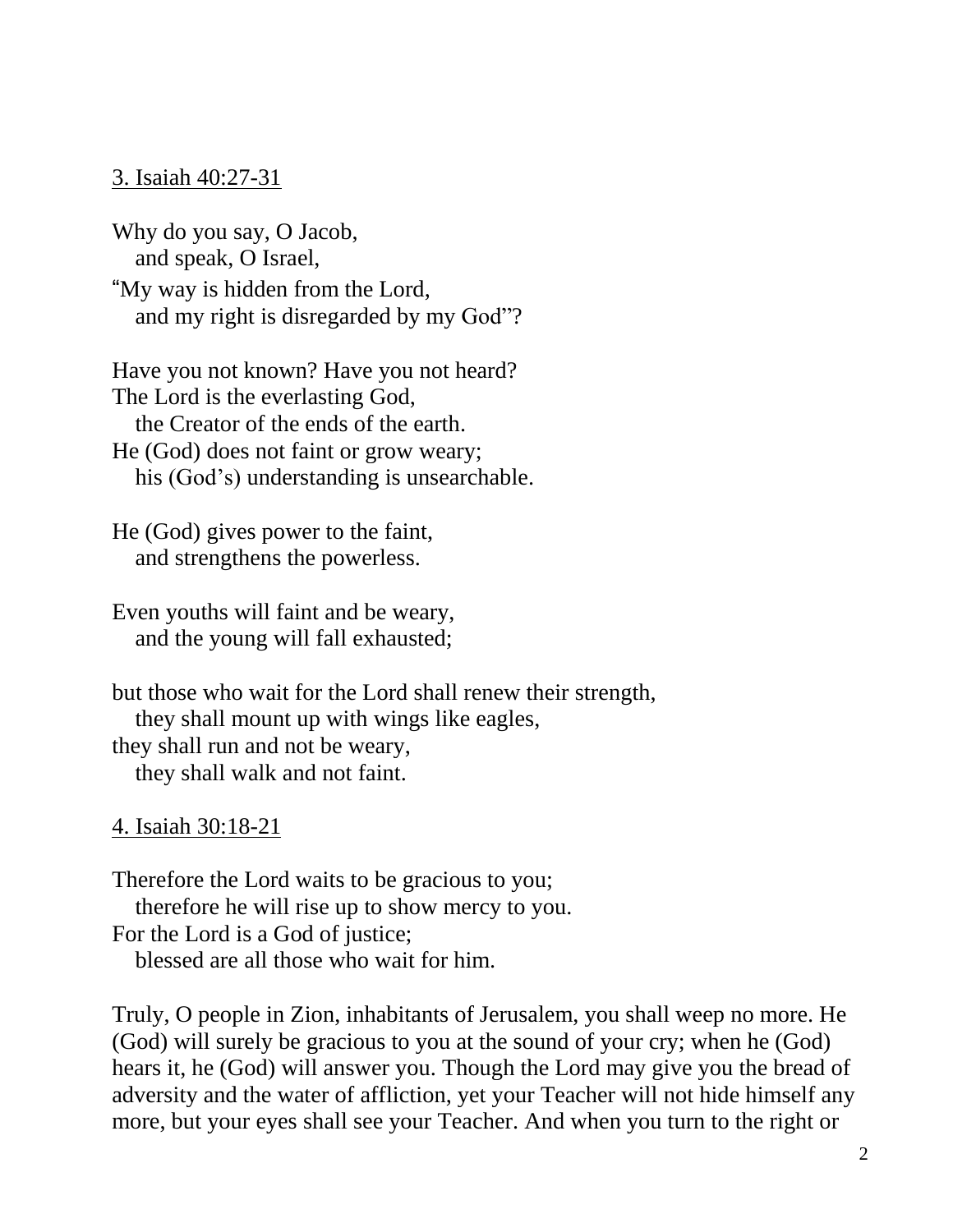when you turn to the left, your ears shall hear a word behind you, saying, "This is the way; walk in it."

# 5. Matthew 5:1-12 *The Beatitudes*

When Jesus saw the crowds, he went up the mountain; and after he sat down, his disciples came to him. Then he began to speak, and taught them, saying:

"Blessed are the poor in spirit, for theirs is the kingdom of heaven.

"Blessed are those who mourn, for they will be comforted.

"Blessed are the meek, for they will inherit the earth.

- "Blessed are those who hunger and thirst for righteousness, for they will be filled.
- "Blessed are the merciful, for they will receive mercy.
- "Blessed are the pure in heart, for they will see God.
- "Blessed are the peacemakers, for they will be called children of God.
- "Blessed are those who are persecuted for righteousness 'sake, for theirs is the kingdom of heaven.

"Blessed are you when people revile you and persecute you and utter all kinds of evil against you falsely on my account.

Rejoice and be glad, for your reward is great in heaven, for in the same way they persecuted the prophets who were before you.

# 6. Zechariah 7:8-10

The word of the Lord came to Zechariah, saying: Thus says the Lord of hosts: Render true judgments, show kindness and mercy to one another; do not oppress the widow, the orphan, the alien, or the poor; and do not devise evil in your hearts against one another.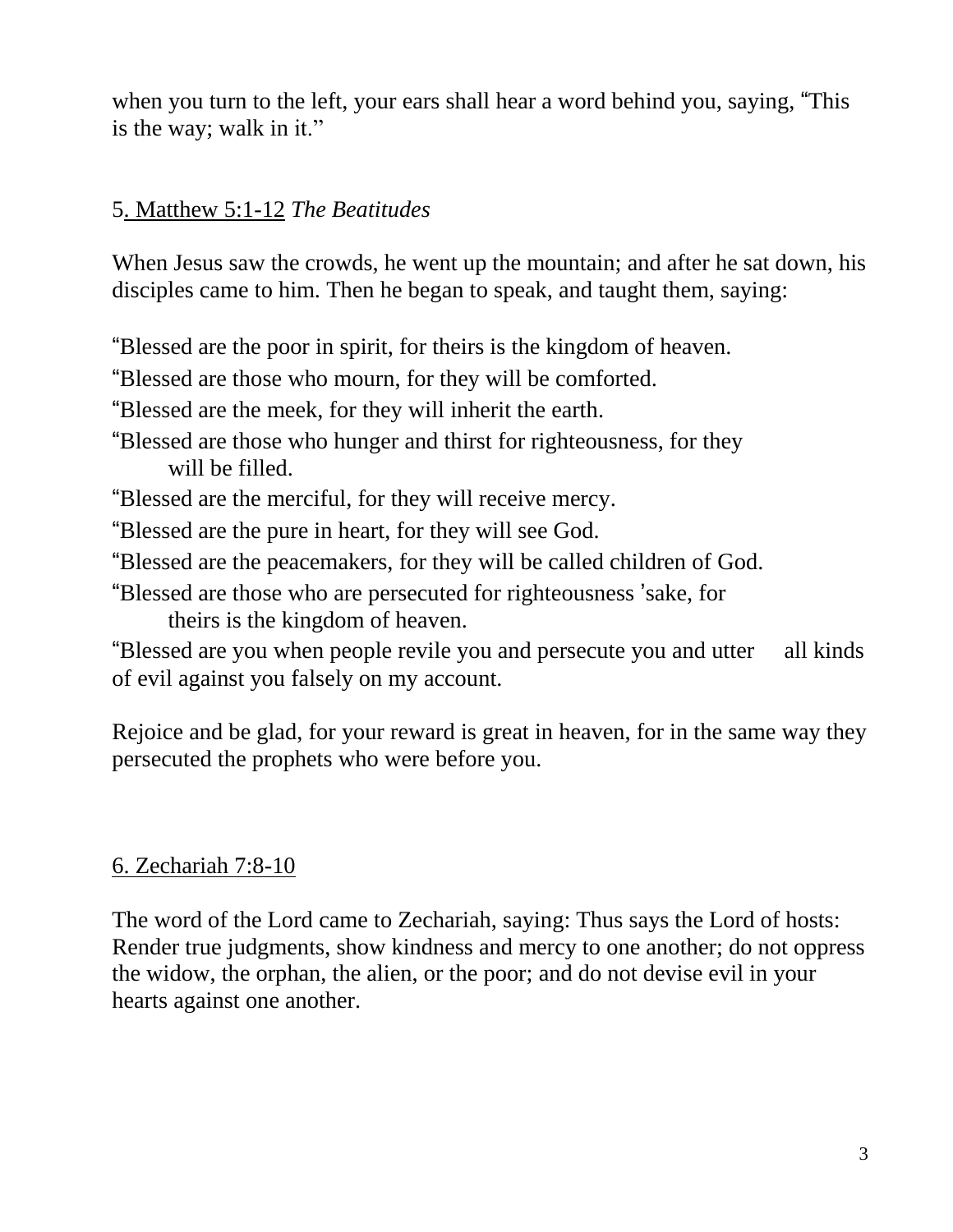## 7. Amos 5:18-24

(The prophet, Amos, upset with what he was seeing around him said…)

Alas for you who desire the day of the Lord! Why do you want the day of the Lord? It is darkness, not light;

as if someone fled from a lion, and was met by a bear; or went into the house and rested a hand against the wall, and was bitten by a snake.

Is not the day of the Lord darkness, not light, and gloom with no brightness in it?

I hate, I despise your festivals, and I take no delight in your solemn assemblies. Even though you offer me your burnt offerings and grain offerings, I will not accept them; and the offerings of well-being of your fatted animals I will not look upon.

Take away from me the noise of your songs; I will not listen to the melody of your harps.

But let justice roll down like waters, and righteousness like an ever-flowing stream.

## 8. Matthew 5: 38-42

"You have heard that it was said, 'An eye for an eye and a tooth for a tooth. 'But I say to you, do not resist an evildoer. But if anyone strikes you on the right cheek, turn the other also; and if anyone wants to sue you and take your coat,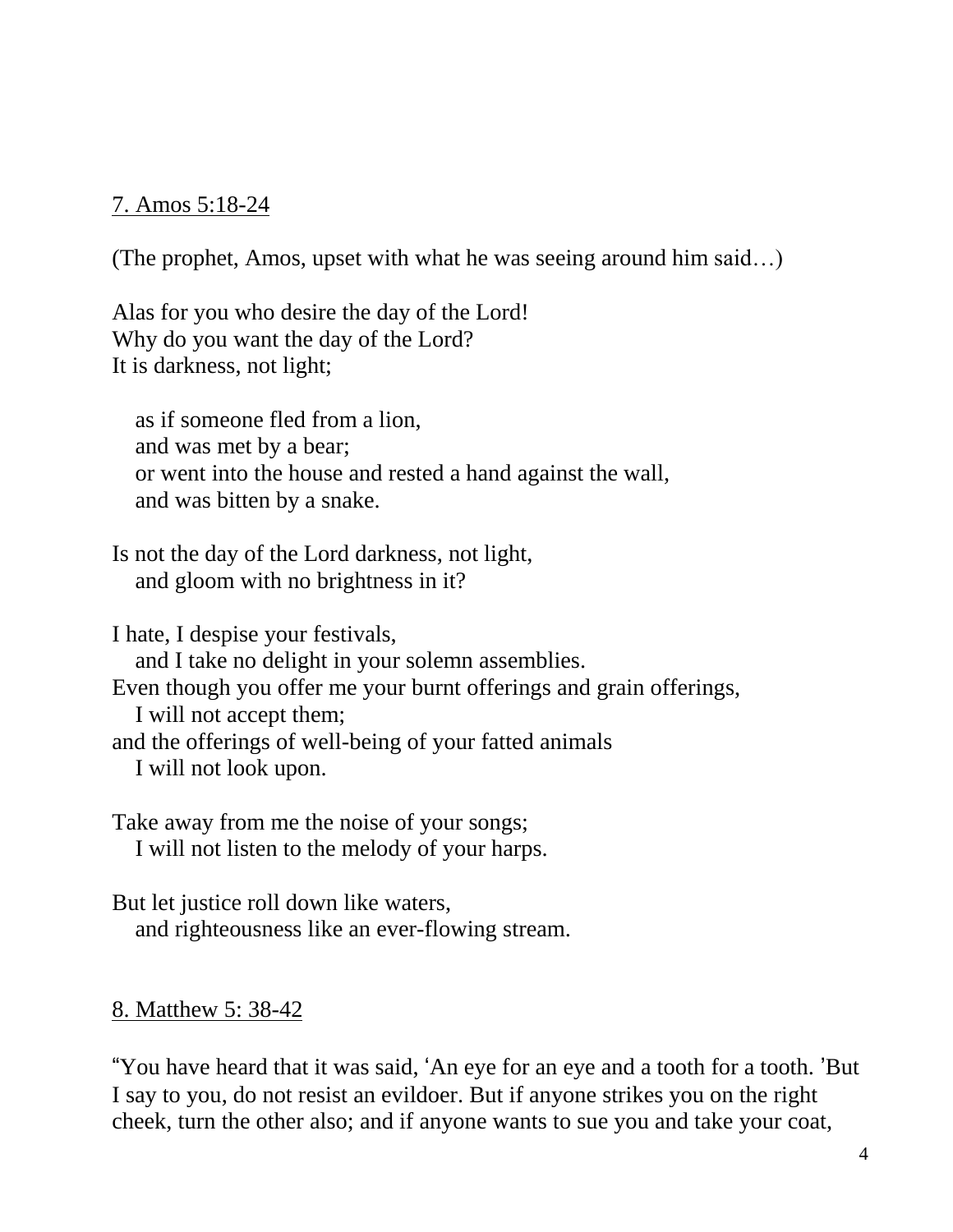give your cloak as well; and if anyone forces you to go one mile, go also the second mile. Give to everyone who begs from you, and do not refuse anyone who wants to borrow from you.

# 9. Luke 18:1-8 (The Parable of the Widow and the Unjust Judge)

Then Jesus told them a parable about their need to pray always and not to lose heart. He said, "In a certain city there was a judge who neither feared God nor had respect for people. In that city there was a widow who kept coming to him and saying, 'Grant me justice against my opponent. 'For a while he refused; but later he said to himself, 'Though I have no fear of God and no respect for anyone, yet because this widow keeps bothering me, I will grant her justice, so that she may not wear me out by continually coming.'" And the Lord said, "Listen to what the unjust judge says. And will not God grant justice to his (the) chosen ones who cry to him (God) day and night? Will he (God) delay long in helping them? I tell you, he (God) will quickly grant justice to them. And yet, when the Son of Man comes, will he find faith on earth?"

# 10. Isaiah 1: 14-17

Your new moons and your appointed festivals my soul hates; they have become a burden to me, I am weary of bearing them.

When you stretch out your hands, I will hide my eyes from you; even though you make many prayers, I will not listen; your hands are full of blood.

Wash yourselves; make yourselves clean; remove the evil of your doings from before my eyes; cease to do evil,

learn to do good;